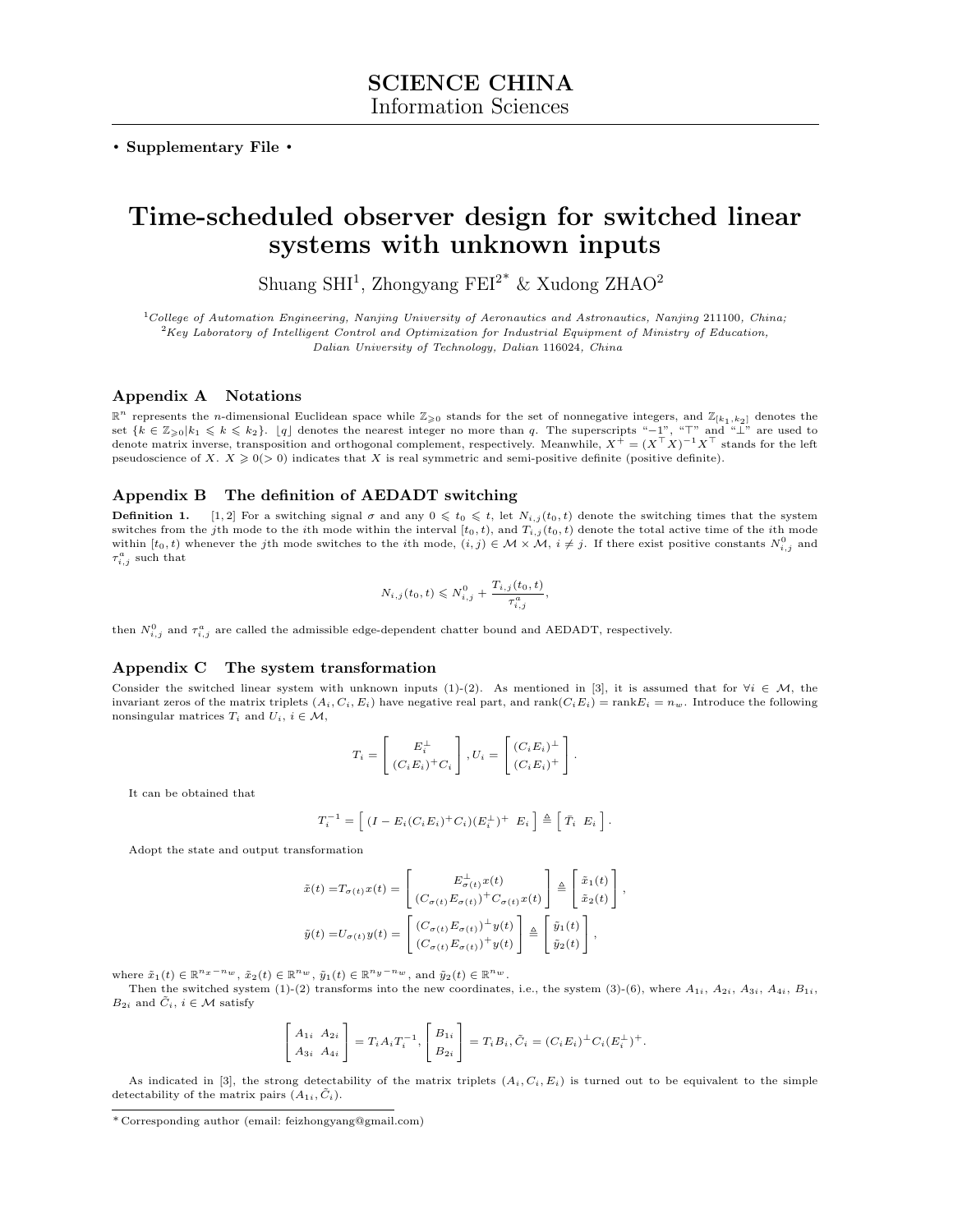# Appendix D Stability analysis for the switched error system

In this subsection, we construct an improved MDLF for further proceedings.

For the switched error system  $(11)-(12)$ , construct the following MDLF:

$$
V_{\sigma(t)}(\tilde{e}_1(t), t) = V_{\sigma(t)}(\tilde{e}_1(t), q(t)) = \tilde{e}_1^{\top}(t) P_{\sigma(t)}(q(t)) \tilde{e}_1(t),
$$
\n(D1)

where  $q(t)$  is the time scheduler defined in (9),  $P_i(\varphi_i) > 0$  for  $\varphi_i \in \mathbb{Z}_{[0,\Theta_i-1]}$ ,  $\sigma(t) = i \in \mathcal{M}$ .

It can be seen the MDLF [\(D1\)](#page-1-0) exists some discontinuity points.

Firstly, the MDLF [\(D1\)](#page-1-0) is discontinuous at the switching instant  $t_s$ . This relationship is described as follow:

<span id="page-1-0"></span>
$$
V_{\sigma(t_s)}(\tilde{e}_1(t_s), t_s) \leqslant \mu_{\sigma(t_s), \sigma(t_s^-)} V_{\sigma(t_s^-)}(\tilde{e}_1(t_s^-), t_s^-),
$$
\n(D2)

where  $\mu_{i,j} > 1$  for  $(\sigma(t_s) = i, \sigma(t_s^-) = j) \in \mathcal{M} \times \mathcal{M}, i \neq j$ .

In addition, it is noted that  $q(t)$  updates at  $\bar{t}_s^1, \ldots, \bar{t}_s^{\Theta_{\sigma(t_s)}-1}$ . Accordingly, the Lyapunov matrix  $P_{\hat{\sigma}(t)}(q(t))$  is changed at these instants. Consequently, the MDLF [\(D1\)](#page-1-0) is also discontinuous at these instants:

$$
V_{\sigma(t_s^{\{d_{\sigma}(t_s)\}})}(\tilde{e}_1(t_s^{\{d_{\sigma}(t_s)\}}), t_s^{\{d_{\sigma}(t_s)\}}) \le \rho_{\sigma(t_s)} V_{\sigma((t_s^{\{d_{\sigma}(t_s)\}})^{-})}(\tilde{e}_1((t_s^{\{d_{\sigma}(t_s)\}})^{-}), (t_s^{\{d_{\sigma}(t_s)\}})^{-}),
$$
(D3)

where  $0 < \rho_i < 1$  and  $l_i \in \mathbb{Z}_{[1,\Theta_i-1]}$  for  $i \in \mathcal{M}$ .

For  $t \in [t_s, \overline{t}_s^1] \cup [\overline{t}_s^1, \overline{t}_s^2] \cup \ldots \cup [\overline{t}_s^{\Theta_{\sigma}(t_s)}^{-1}, t_{s+1}),$  the MDLF [\(D1\)](#page-1-0) is decreasing within these intervals:

<span id="page-1-1"></span>
$$
\dot{V}_{\sigma(t)}(\tilde{e}_1(t),t) < -\lambda_{\sigma(t)} V_{\sigma(t)}(\tilde{e}_1(t),t)
$$
\n(D4)

where  $\lambda_i > 0$  for  $\sigma(t) = i \in \mathcal{M}$ .

<span id="page-1-8"></span>**Lemma 1.** Let  $\lambda_i > 0$ ,  $0 < \rho_i < 1$ ,  $\mu_{i,j} > 1$  with  $\mu_{i,j} \rho_i^{\Theta_i - 1} > 1$ ,  $h > 0$  be given constants, and  $\Theta_i$  be a positive integer,  $\forall (i, j) \in \mathcal{M} \times \mathcal{M}, i \neq j$ . The MDLF [\(D1\)](#page-1-0) for the switched error system (11)-(12) converges to 0 as  $t \to \infty$ , if [\(D2\)](#page-1-1)-[\(D4\)](#page-1-2) hold, and the switching signal of the system (11)-(12) satisfies  $\tau_i^d = \Theta_i h$ , and

<span id="page-1-5"></span><span id="page-1-3"></span><span id="page-1-2"></span>
$$
\tau_{i,j}^a > \tau_{i,j}^{a*} = \frac{\ln \mu_{i,j} \rho_i^{\Theta_i - 1}}{\lambda_i}.
$$
\n(D5)

Proof. According to [\(D2\)](#page-1-1)-[\(D4\)](#page-1-2), one can further deduce that

$$
V_{\sigma(t_s)}(\tilde{e}_1(t_s), t_s) \leq \mu_{\sigma(t_s), \sigma(t_s^-)} \rho_{\sigma(t_{s-1})}^{0} - \exp\{-\lambda_{\sigma(t_{s-1})}(t_s - t_{s-1})\} V_{\sigma(t_{s-1})}(\tilde{e}_1(t_{s-1}), t_{s-1})
$$
  
\n
$$
\leq \prod_{i \in \mathcal{M}} \prod_{j \neq i} \left(\mu_{i,j} \rho_i^{0_i - 1}\right)^{N_{i,j}(0, t_s)} \exp\Big\{\sum_{i \in \mathcal{M}} \sum_{\substack{j \in \mathcal{M} \\ j \neq i}} \left(-\lambda_i T_{i,j}(0, t_s)\right)\Big\} V_{\sigma(t_0)}(\tilde{e}_1(0), 0)
$$
  
\n
$$
= \exp\Big\{\sum_{i \in \mathcal{M}} \sum_{\substack{j \in \mathcal{M} \\ j \neq i}} \left(N_{i,j}(0, t_s) \ln\left(\mu_{i,j} \rho_i^{0_i - 1}\right) - \lambda_i T_{i,j}(0, t_s)\right)\Big\} V_{\sigma(t_0)}(\tilde{e}_1(0), 0)
$$
  
\n
$$
\leq \exp\Big\{\sum_{i \in \mathcal{M}} \sum_{\substack{j \in \mathcal{M} \\ j \neq i}} N_{i,j}^0 \ln\left(\mu_{i,j} \rho_i^{0_i - 1}\right)\Big\}
$$
  
\n
$$
\times \exp\Big\{\sum_{i \in \mathcal{M}} \sum_{\substack{j \in \mathcal{M} \\ j \neq i}} \left(-\lambda_i^s + \frac{\ln\left(\mu_{i,j} \rho_i^{0_i - 1}\right)}{\tau_{i,j}^a}\right) T_{i,j}(0, t_s)\Big\} V_{\tilde{\sigma}(t_0)}(\tilde{e}_1(0), 0).
$$

When considering  $t_s \to \infty$ ,  $V_{\sigma(t_s)}(\tilde{e}_1(t_s), t_s)$  converges to 0 if the switching signal satisfies [\(D5\)](#page-1-3). Consider  $t \in [t_s, t_{s+1})$ , it is noticed that  $t \to \infty$ . Combining with [\(D2\)](#page-1-1)-[\(D4\)](#page-1-2), one can further conclude that  $V_{\sigma(t)}(\tilde{e}_1(t), t)$  converges to 0, which ends the proof. In the following, we use this improved MDLF to analyze the stability of switched error system.

<span id="page-1-9"></span>**Lemma 2.** Consider the switched error system (11)-(12). Let  $\lambda_i > 0$ ,  $0 < \rho_i < 1$ ,  $\mu_{i,j} > 1$  with  $\mu_{i,j} \rho_i^{Q_i - 1} > 1$ ,  $h > 0$  be given constants, and  $\Theta_i$  be a positive integer,  $\forall (i,j) \in \mathcal{M} \times \mathcal{M}$ ,  $i \neq j$ . Sup  $i \in \mathcal{M}$  such that for  $\forall \varphi_i \in \mathbb{Z}_{[0,\Theta_i-1]}, l_i \in \mathbb{Z}_{[1,\Theta_i-1]}, (i,j) \in \mathcal{M} \times \mathcal{M}, i \neq j$ ,

$$
\mathcal{A}_i^{\top} P_i(\varphi_i) + P_i \mathcal{A}_i(\varphi_i) + \lambda_i P_i(\varphi_i) < 0,\tag{D6}
$$

$$
(E_i^{\perp} \bar{T}_j)^{\top} P_i(0) E_i^{\perp} \bar{T}_j - \mu_{i,j} P_j(\Theta_j - 1) \leq 0,
$$
\n(D7)

<span id="page-1-7"></span><span id="page-1-6"></span><span id="page-1-4"></span>
$$
P_i(l_i) - \rho_i P_i(l_i - 1) \leq 0,\tag{D8}
$$

then the system (11)-(12) is asymptotically stable for any switching signal with AEDADT satisfying [\(D5\)](#page-1-3). Proof. Select [\(D1\)](#page-1-0) as the MDLF.

Assume that  $\sigma(t_s^-) = j$ ,  $\sigma(t_s) = i$ ,  $(i, j) \in \mathcal{M} \times \mathcal{M}$ ,  $i \neq j$ , i.e., at the switching instant  $t_s$ , the switched system switches from the jth mode to the *i*th mode. It is noticed that  $t_{s+1} - t_s \geqslant \Theta_i h$  always holds. Therefore,  $V_{\sigma(t_s)}(\tilde{e}_1(t_s), t_s) = \tilde{e}_1^{\top}(t_s)P_i(0)\tilde{e}_1(t_s)$ and  $V_{\sigma(t_s^-)}(\tilde{e}_1(t_s^-), t_s^-) = \tilde{e}_1^{\top}(t_s^-)P_j(\Theta_j - 1)\tilde{e}_1(t_s^-)$ . Combining (12) with [\(D1\)](#page-1-0), it can be obtained that [\(D7\)](#page-1-4) can guarantee [\(D2\)](#page-1-1). Meanwhile, [\(D3\)](#page-1-5) can be ensured by [\(D8\)](#page-1-6).

On the other hand, for  $t \in [t_s, \bar{t}_s^1]$ , combining (11) with [\(D1\)](#page-1-0), it follows that

$$
\dot{V}_i(\tilde{e}_1(t)) + \lambda_i V_i(\tilde{e}_1(t)) = \tilde{e}_1^{\top}(t) [\mathcal{A}_i^{\top} P_i(0) + P_i(0) \mathcal{A}_i + \lambda_i P_i(0)] \tilde{e}_1(t),
$$

which indicates that for  $t \in [t_s, \bar{t}_s^1)$ , if [\(D6\)](#page-1-7) holds, [\(D4\)](#page-1-2) holds. By the similar manipulation, one can further deduce that (D4) holds during  $[\bar{t}_s^1, \bar{t}_s^2], \ldots, [\bar{t}_s^{\Theta_{\sigma(t_s)}-1}, t_{s+1})$ . Therefore, [\(D4\)](#page-1-2) holds for  $t \in [t_s, \bar{t}_s^1) \cup [\bar{t}_s^1, \bar{t}_s^2] \cup \ldots \cup [\bar{t}_s^{\Theta_{\sigma(t_s)}-1}, t_{s+1})$ .

According to Lemma [1,](#page-1-8) one can further deduce the asymptotic stability of the switched error system (11)-(12), which ends the proof.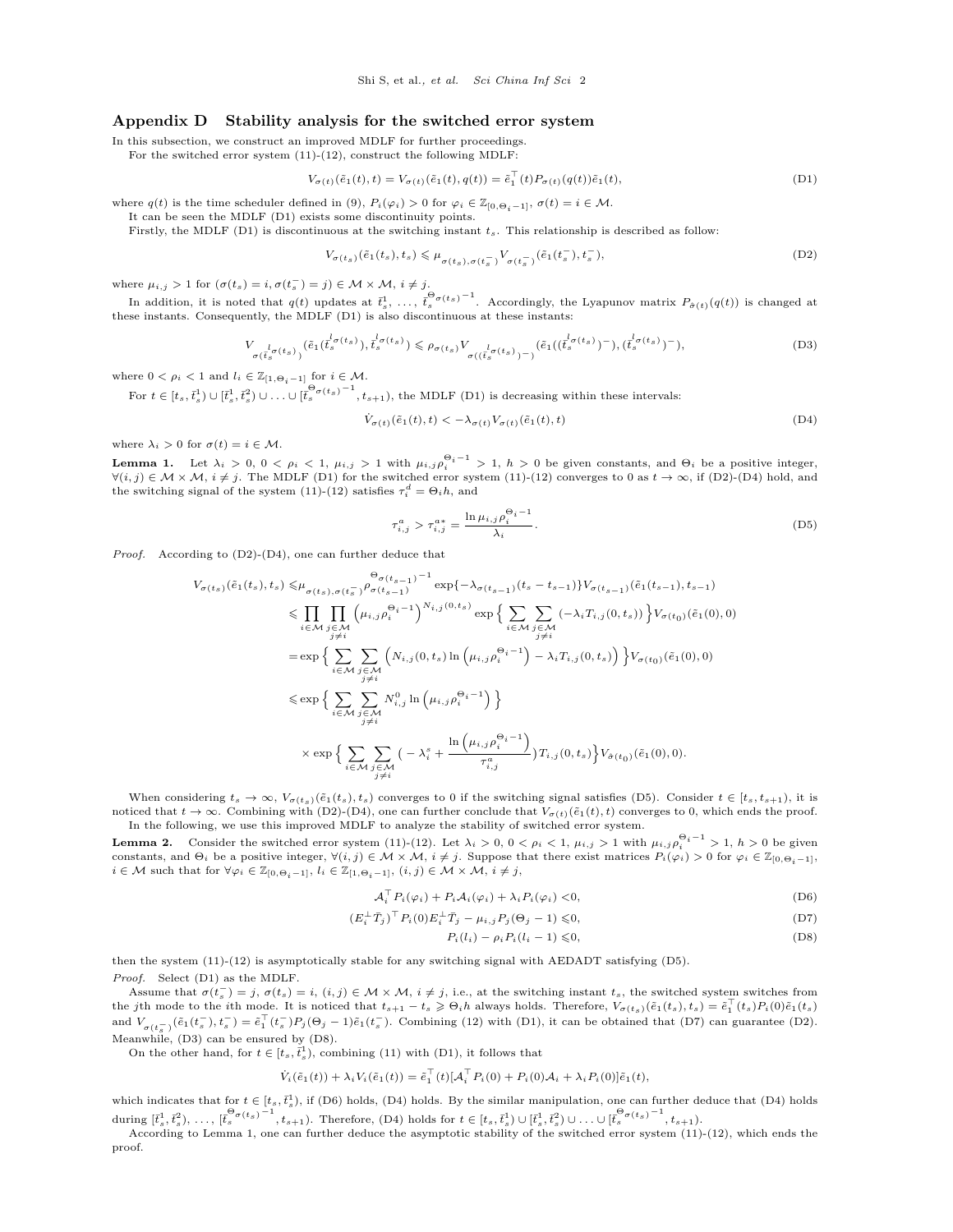Remark 1. The constraint conditions are with the form of linear matrix inequality (LMI). The computational complexity of LMI conditions is closely related to the number of decision variables and the size of LMIs. The number of decision variables and the size of LMIs of Lemma [2](#page-1-9) are  $\sum_{i=1}^{M} \Theta_i (n_x^2 + n_w^2 - 2n_x n_w + n_x - n_w)/2$  and  $M^2 - M + \sum_{i=1}^{M} (3\Theta_i - 1)(n_x - n_w)$ , respectively.

#### Appendix E Discussions on Theorem 1

*Proof.* Consider  $M_i(\varphi_i) = P_i(\varphi_i)L_i(\varphi_i)$  for  $\varphi_i \in \mathbb{Z}_{[0,\Theta_i-1]}, i \in \mathcal{M}$ . Then, using (11), one can obtain that [\(D6\)](#page-1-7) can be ensured by (13). According to Lemma [2,](#page-1-9) one can conclude that the switched observer can asymptotically estimate the states of the system (3).

<span id="page-2-5"></span>Remark 2. In Theorem 1, the AEDADT switching signal  $\sigma(t)$  is adopted and the minimal AEDADT bound is given in (16), which is determined by some parameters  $\lambda_i$ ,  $\rho_i$  and  $\mu_{i,j}$ ,  $(i,j) \in \mathcal{M} \times \mathcal{M}$ ,  $i \neq j$ . Set  $\mu_i = \max_{j \in \mathcal{M}, j \neq i} {\mu_{i,j}}$ . When replacing  $\mu_{i,j}$  in constraint conditions of Theorem 1 with  $\mu_i$ , respectively, Theorem 1 degrades into a observer design scheme with MDADT switching. Furthermore, set  $\lambda = \min_{i \in \mathcal{M}} \{\lambda_i\}$ , and  $\mu = \max_{i \in \mathcal{M}} \{\mu_i\}$ . By replacing  $\lambda_i$  and  $\mu_{i,j}$  in constraint conditions of Theorem 1 with  $\lambda$  and  $\mu_i$ , respectively, a observer design scheme is obtained with ADT switching. It is intuitive that the admissible minimal ADT bound under the ADT or MDADT scheme tends to be larger than the one obtained by Theorem 1. Therefore, compared with adopting ADT and MDADT switching, the developed state estimation method with AEDADT can further reduce conservatism.

When excluding the time scheduler  $q(t)$ , i.e., using  $L_{\sigma(t)}$  to replace the observer gain  $L_{\sigma(t)}(q(t))$  in (8), the QTD observer (8) is degrade into the time-independent one. The following corollary is presented.

<span id="page-2-0"></span>Corollary 1. Let  $\lambda_i > 0$  and  $\mu_{i,j} > 1$  be given constants,  $\forall (i,j) \in \mathcal{M} \times \mathcal{M}, i \neq j$ . Suppose that there exist matrices  $P_i > 0$ and  $M_i$  for  $i \in \mathcal{M}$  such that for  $\forall (i, j) \in \mathcal{M} \times \mathcal{M}, i \neq j$ ,

$$
A_{1i}^{\top} P_i + P_i A_{1i} - \tilde{C}_i^{\top} M_i^{\top} - M_i \tilde{C}_i + \lambda_i^s P_i < 0,\tag{E1}
$$

<span id="page-2-3"></span><span id="page-2-2"></span><span id="page-2-1"></span>
$$
\left(E_i^{\perp} \bar{T}_j\right)^{\top} P_j E_i^{\perp} \bar{T}_j - \mu_{i,j} P_j \leqslant 0,\tag{E2}
$$

then the observer (8) can asymptotically estimate the states of the system (3) for any switching signal with AEDADT satisfying

$$
\tau_{i,j}^a > \tau_{i,j}^{a*} = \frac{\ln \mu_{i,j}}{\lambda_i}.
$$
\n(E3)

Moreover, the observer gain is given by  $L_i = P_i^{-1} M_i$  for  $\forall i \in \mathcal{M}$ .

Proof. Construct the following Lyapunov-like function:

$$
V_{\sigma(t)}(\tilde{e}_1(t)) = \tilde{e}_1^{\top}(t) P_{\sigma(t)} \tilde{e}_1(t), \tag{E4}
$$

where  $P_i > 0$  for  $\sigma(t) = i \in \mathcal{M}$ .

We omit the subsequent proof since it follows a similar vein to the proof of Theorem 1.

**Remark 3.** When fixing the parameters  $\lambda_i$  and  $\mu_{i,j}$  in Theorem 1 and Corollary [1,](#page-2-0) a smaller AEDADT bound  $\tau_{i,j}^{a,*}$  can be obtained by using Theorem 1, which can be obviously proved by comparing [\(D5\)](#page-1-3) and [\(E3\)](#page-2-1). This improvement is beneficial from the developed MDLF. Moreover, the increasing of  $\Theta_i$  can further reduce the AEDADT bound.

## Appendix F Discussions on Theorem 2

Proof. Combining (7) with (18) yields that

$$
e(t) = T_{\sigma(t)}^{-1} \left[ \begin{array}{c} \tilde{e}_1(t) \\ 0 \end{array} \right],
$$

where  $\tilde{e}_1(t)$  is the estimation error of  $\tilde{x}_1(t)$ . According to Theorem 1,  $\tilde{e}_1(t)$  is asymptotically stable. Therefore,  $e(t)$  is asymptotically stable, which ends the proof.

**Remark 4.** The number of decision variables and the size of LMIs of Theorem 2 are  $\sum_{i=1}^{M} \Theta_i (n_x^2 + 2n_w^2 - 3n_x n_w + n_x n_y - 1)$  $n_y n_w + n_x - n_w$  / 2 and  $M^2 - M + \sum_{i=1}^{M} (3\Theta_i - 1)(n_x - n_w)$ , respectively.

The designed QTD observer in Theorem 2 can degrade into the traditional time-independent one.

<span id="page-2-4"></span>**Corollary 2.** Consider the unknown input switched system (1)-(2). Let  $\lambda_i > 0$  and  $\mu_{i,j} > 1$  be given constants,  $\forall (i, j) \in \mathcal{M} \times \mathcal{M}$ ,  $i \neq j$ . Suppose that there exist matrices  $P_i > 0$ ,  $M_i$  for  $i \in \mathcal{M}$  such that for  $(i, j) \in \mathcal{M} \times \mathcal{M}$ ,  $i \neq j$ , [\(E1\)](#page-2-2) and [\(E2\)](#page-2-3) hold, then for any switching signal with AEDADT properties satisfying [\(E3\)](#page-2-1), the switched observer (18) can asymptotically estimate states of the system (1)-(2), where  $\hat{\tilde{x}}_1(t)$  satisfies (8) and (10) with observer gains given by  $L_i = P_i^{-1}M_i$  for  $\forall i \in \mathcal{M}$ .

Proof. Following the similar vein to the proof of Theorem 2, one can deduce it.

Remark 5. There exist some observer design results for continuous-time switched linear systems with unknown inputs [\[3–](#page-3-2)[5\]](#page-3-3). The main developments of the proposed observer design scheme are twofold. Firstly, the AEDADT switching is adopted, which is more general than the DT or ADT switching using in aforementioned results. Secondly, the QTD observer is designed, which is helpful to achieve a lower AEDADT bound.

#### Appendix G An illustrative example

An example is provided to demonstrate the effectiveness of the developed state estimation scheme.

Consider the switched system 
$$
(1)-(2)
$$
 consisting of three subsystems with

$$
A_1 = \begin{bmatrix} -1 & 0 & 1 & 0 & 1 \\ 0 & -1 & 0 & 1 & 0 \\ 1 & -1 & -2 & -1 & -1 \\ 1 & 1 & 0 & -1 & 0 \\ 0 & 0 & 0 & -1 & -1 \end{bmatrix}, A_2 = \begin{bmatrix} -2 & 0 & 0 & 1 & 1 \\ 1 & -2 & 0 & 1 & 1 \\ 1 & 1 & -2 & 1 & 1 \\ 1 & 1 & 1 & -2 & 1 \\ 1 & -1 & 0 & -1 & -1 \end{bmatrix}, A_3 = \begin{bmatrix} -1 & 1 & 0 & 1 & 1 \\ 0 & -1 & 0 & 0 & -1 \\ -1 & -2 & -1 & 0 & -1 \\ 0 & -1 & 1 & -1 & 1 \\ 0 & -1 & 0 & -1 & -1 \end{bmatrix},
$$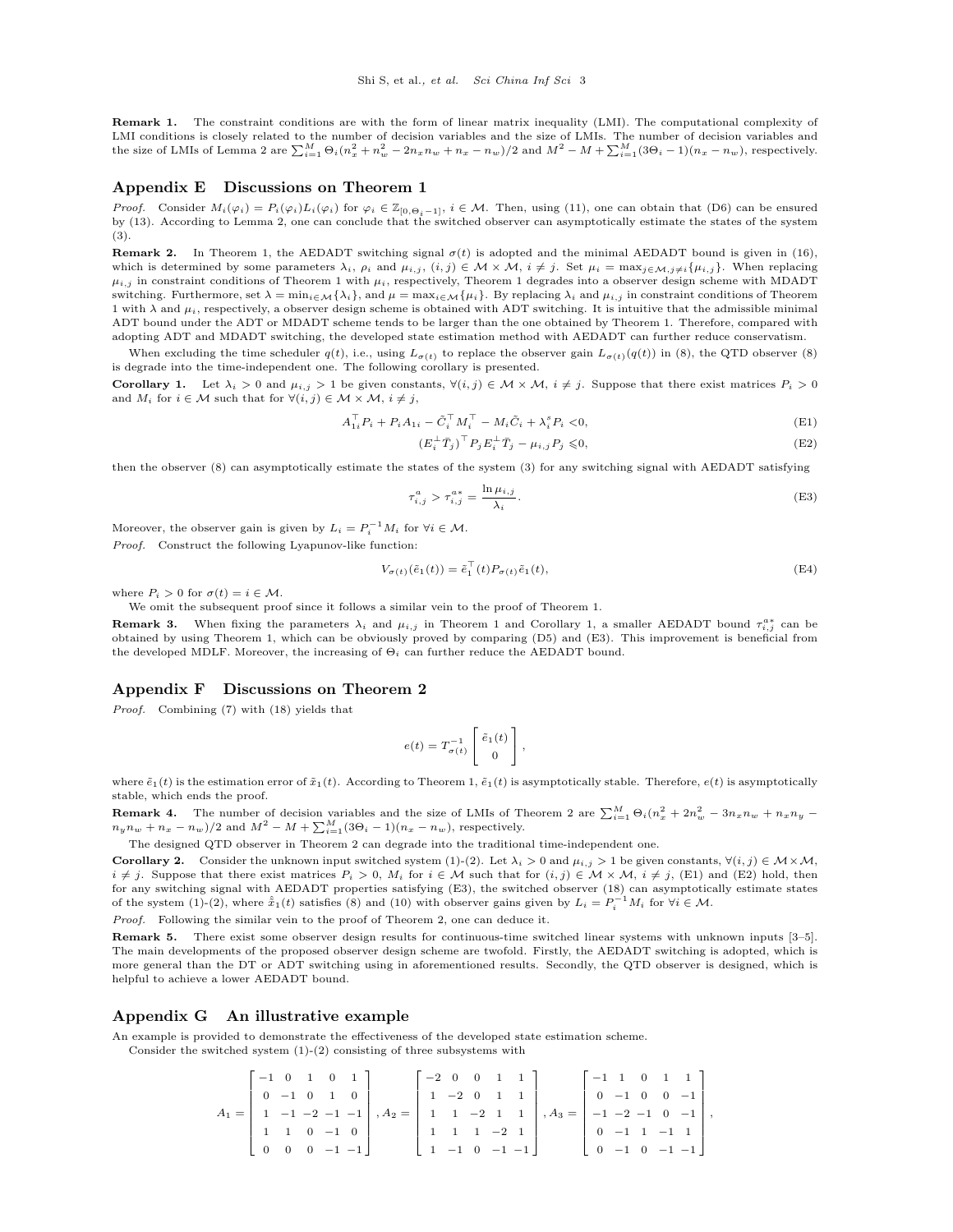#### Shi S, et al., et al. Sci China Inf Sci 4

**Table G1** The AEDADT bounds obtained by Corollary [2](#page-2-4) and Theorem 2 with different  $\Theta_i = \Theta$ ,  $i \in \{1, 2, 3\}$ 

<span id="page-3-4"></span>

|                     | Corollary 2 |              | Theorem 2  |              |
|---------------------|-------------|--------------|------------|--------------|
|                     |             | $\Theta = 2$ | $\Theta=3$ | $\Theta = 4$ |
| $\tau_{1,2}^{a*}$   | 0.2915      | 0.2691       | 0.2466     | 0.2242       |
| $\tau^{a\,*}_{1,3}$ | 0.2026      | 0.1801       | 0.1577     | 0.1352       |
| $\tau_{2,1}^{a*}$   | 0.3739      | 0.3514       | 0.3290     | 0.3065       |
| $\tau^{a\,*}_{2,3}$ | 0.2026      | 0.1801       | 0.1577     | 0.1352       |
| $\tau^{a*}_{3,1}$   | 0.2915      | 0.2691       | 0.2466     | 0.2242       |
| $\tau^{a*}_{3,2}$   | 0.4505      | 0.4281       | 0.4056     | 0.3832       |

$$
E_1 = \begin{bmatrix} 1 & 0 \\ 0 & 1 \\ 1 & 1 \\ 0 & 0 \\ 0 & 1 \end{bmatrix}, E_2 = \begin{bmatrix} 0 & 0 \\ 0 & 1 \\ 1 & 1 \\ 0 & 0 \\ 0 & 1 \end{bmatrix}, E_3 = \begin{bmatrix} 0 & 0 \\ 0 & 1 \\ 1 & 0 \\ 0 & 0 \\ 0 & 1 \end{bmatrix}, B_1 = B_2 = B_3 = 0,
$$
  

$$
C_1 = \begin{bmatrix} 1 & 0 & 0 & 0 & 0 \\ 0 & 1 & 0 & 0 & 0 \\ 0 & 1 & 0 & 0 & 0 \\ 0 & 0 & -1 & 0 & 1 \end{bmatrix}, C_2 = \begin{bmatrix} 1 & 0 & 0 & 1 & 0 \\ 0 & 1 & 0 & 0 & 0 \\ 0 & 0 & -1 & 0 & 1 \end{bmatrix}, C_3 = \begin{bmatrix} 1 & 0 & 0 & 0 & 0 \\ 0 & 1 & 0 & 0 & 0 \\ 0 & 0 & -1 & 0 & 0 \end{bmatrix}
$$

Assume that the unknown input satisfies

$$
w(t) = \begin{bmatrix} 2\sin(0.75t) + 3 \\ -\sin(0.85t) - 5 \end{bmatrix},
$$

.

Select  $\alpha_i = 0.9$ ,  $\rho_i = 0.98$ ,  $i \in \{1, 2, 3\}$ ,  $\mu_{1,2} = 1.3$ ,  $\mu_{1,3} = 1.2$ ,  $\mu_{2,1} = 1.4$ ,  $\mu_{2,3} = 1.2$ ,  $\mu_{3,1} = 1.3$ ,  $\mu_{3,2} = 1.5$ , and  $h = 0.05$ s. Using [\(E3\)](#page-2-1) in Corollary [2](#page-2-4) and (16) in Theorem 2, the bounds of AEDADT are displayed in Table [G1.](#page-3-4) It can be seen that the developed QTD technique in Theorem 2 is beneficial to achieve a lower bounds of AEDADT. As mentioned in Remark [2,](#page-2-5) when considering the MDADT scheme, accordingly,  $\mu_1 = 1.3$ ,  $\mu_2 = 1.4$  and  $\mu_3 = 1.5$ . Setting  $\Theta_i = 2$  for  $i \in \{1, 2, 3\}$ , the corresponding bounds are  $\tau_1^{a*} = 0.2691$ ,  $\tau_2^{a*} = 0.3514$  and  $\tau_3^{a*} = 0.4281$ . The AEDADT scheme is more general since the switching direction is taken into consideration compared with MDADT.

Setting  $\Theta_i = 2$  for  $i \in \{1, 2, 3\}$ , the observer gains can be deduced according to Theorem 1:

$$
L_1(0) = \begin{bmatrix} 0.4899 \\ 0.3306 \\ 0.5811 \end{bmatrix}, L_1(1) = \begin{bmatrix} 0.2283 \\ 0.2403 \\ 0.4392 \end{bmatrix}, L_2(0) = \begin{bmatrix} 1.0677 \\ 1.3916 \\ 0.5319 \end{bmatrix}, L_2(1) = \begin{bmatrix} 0.9295 \\ 1.3978 \\ 0.5520 \end{bmatrix},
$$
  

$$
L_3(0) = \begin{bmatrix} -0.4346 \\ 1.1032 \\ 0.8690 \end{bmatrix}, L_3(1) = \begin{bmatrix} -0.5256 \\ 1.0843 \\ 0.8486 \end{bmatrix}.
$$

A randomly generated switching signal is displayed in Figure [G1,](#page-4-0) which satisfies the above constraints. Assume that the initial states of the given switched system are  $\begin{bmatrix} 3.0150 & -5.0085 & -1.9935 & 0 & -5.0085 \end{bmatrix}^T$ , and the initial states of the designed observers are  $\begin{bmatrix} 0 & 0 & 0 & 0 \end{bmatrix}^{\top}$ . With the obtained observers, the estimation errors  $e(t)$  are plotted in Figure [G2,](#page-4-1) which tend to converge to 0. The time evolution of the original states  $x(t)$  and their estimations  $\hat{x}(t)$  are plotted in Figures [G3-](#page-5-0)[G7.](#page-7-0) It can be intuitively viewed that the designed observer asymptotically estimates the state of the given switched system.

#### References

- <span id="page-3-0"></span>1 Wang Y, Wu B, Wang R. Asynchronous stabilization of switched systems: adjacent model dependent average dwell time. Acta Phys. Sin., 2015, 64(5):050201. (in Chinese)
- <span id="page-3-1"></span>2 Yang J, Zhao X, Bu X, et al. Stabilization of switched linear systems via admissible edge-dependent switching signals. Nonlinear Anal.-Hybrid Syst., 2018, 29:100–109.
- <span id="page-3-2"></span>3 Bejarano J F, Pisano A. Switched observers for switched linear systems with unknown inputs. IEEE Trans. Autom. Control, 2011, 56(3):681–686.
- 4 Huang G J, Chen W H. A revisit to the design of switched observers for switched linear systems with unknown inputs. Int. J. Control Autom. Syst., 2014, 12(5):954–962.
- <span id="page-3-3"></span>5 Ma R, Fu J, Chai T. Dwell-time-based observer design for unknown input switched linear systems without requiring strong detectability of subsystems. IEEE Trans. Autom. Control, 2017, 62(8):4215–4221.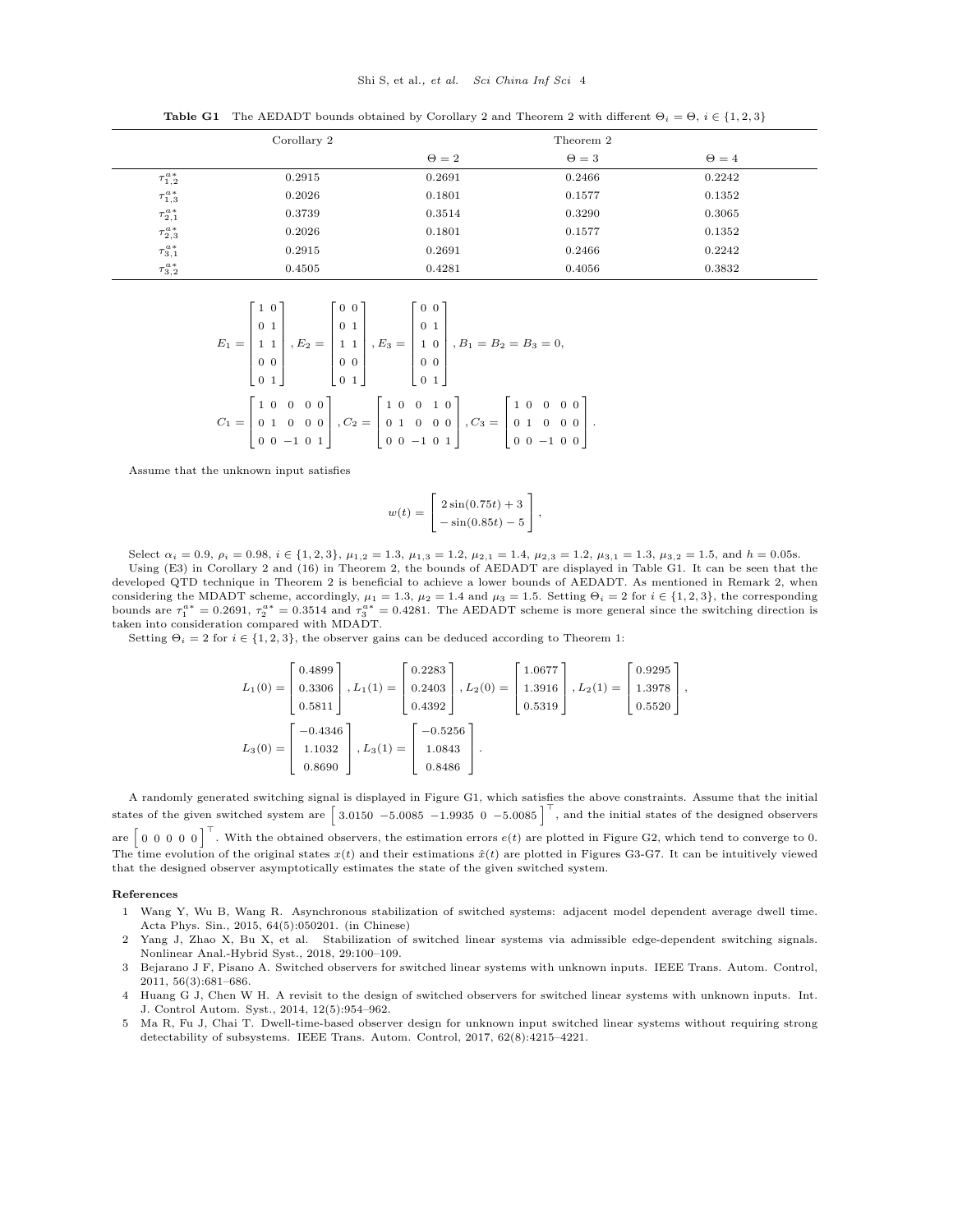<span id="page-4-0"></span>

Figure G1 The switching signal.

<span id="page-4-1"></span>

Figure G2 Estimation errors  $e(t)$ .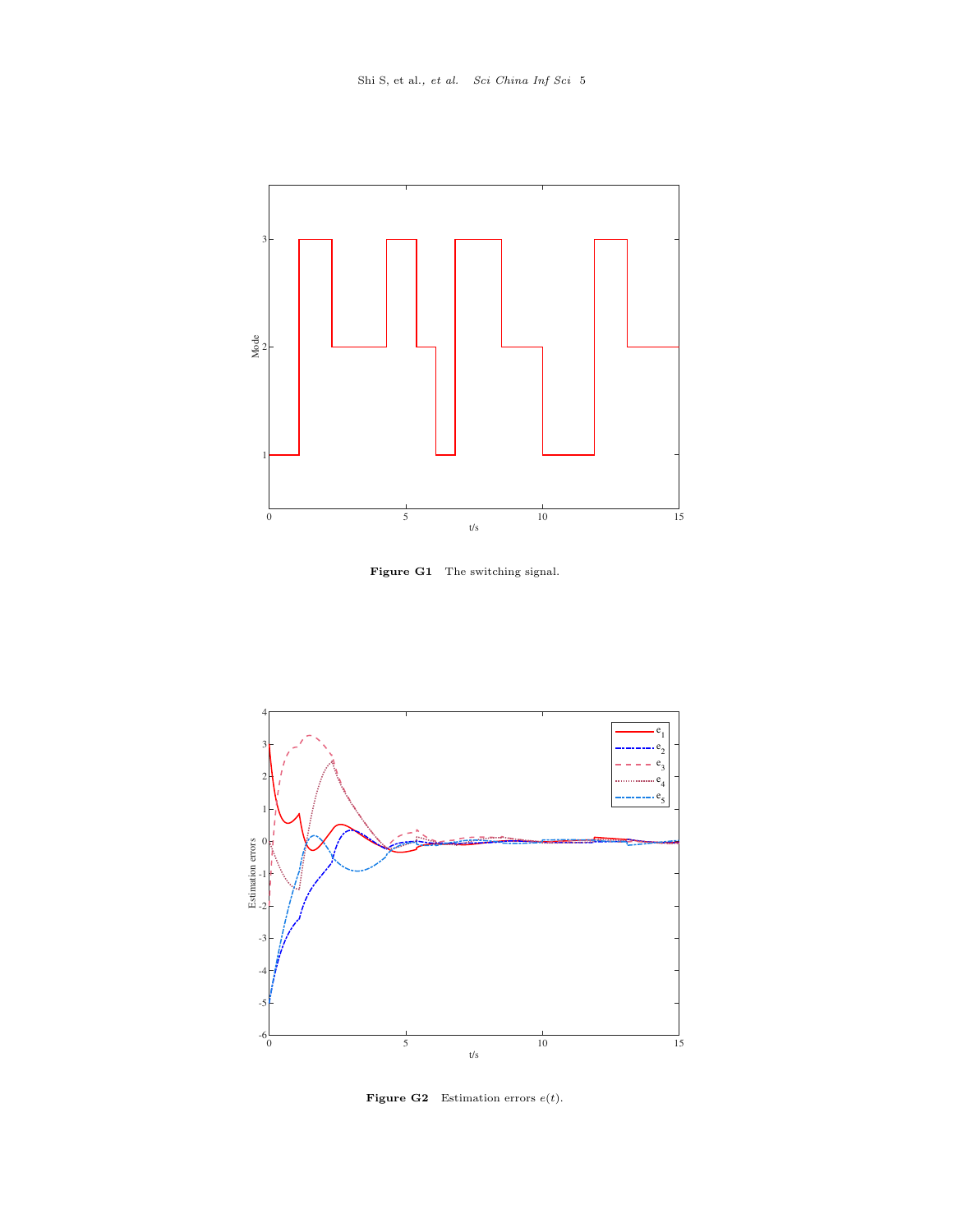<span id="page-5-0"></span>

**Figure G3** The original state  $x_1(t)$  and its estimation  $\hat{x}_1(t)$ .



**Figure G4** The original state  $x_2(t)$  and its estimation  $\hat{x}_2(t)$ .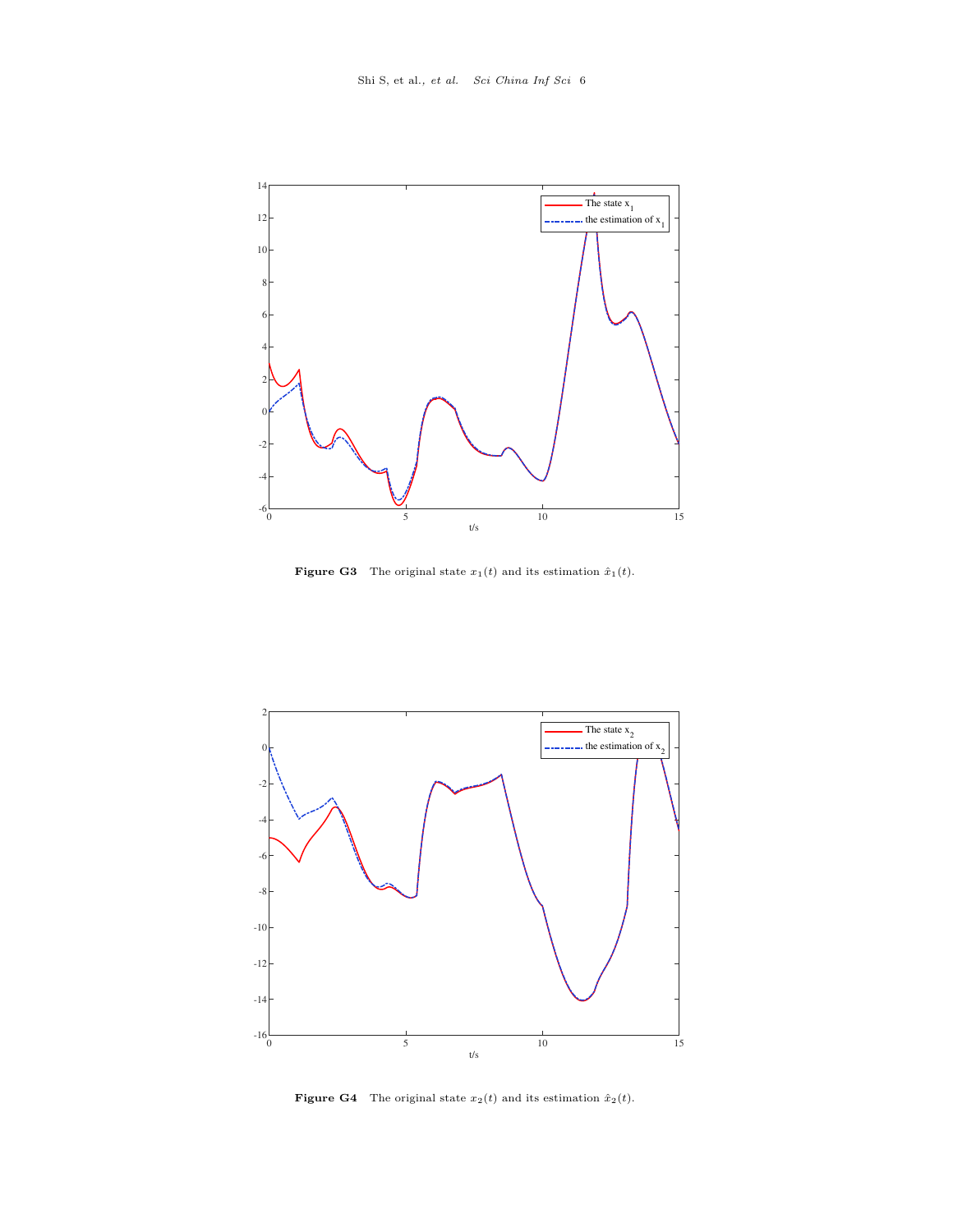

**Figure G5** The original state  $x_3(t)$  and its estimation  $\hat{x}_3(t)$ .



**Figure G6** The original state  $x_4(t)$  and its estimation  $\hat{x}_4(t)$ .